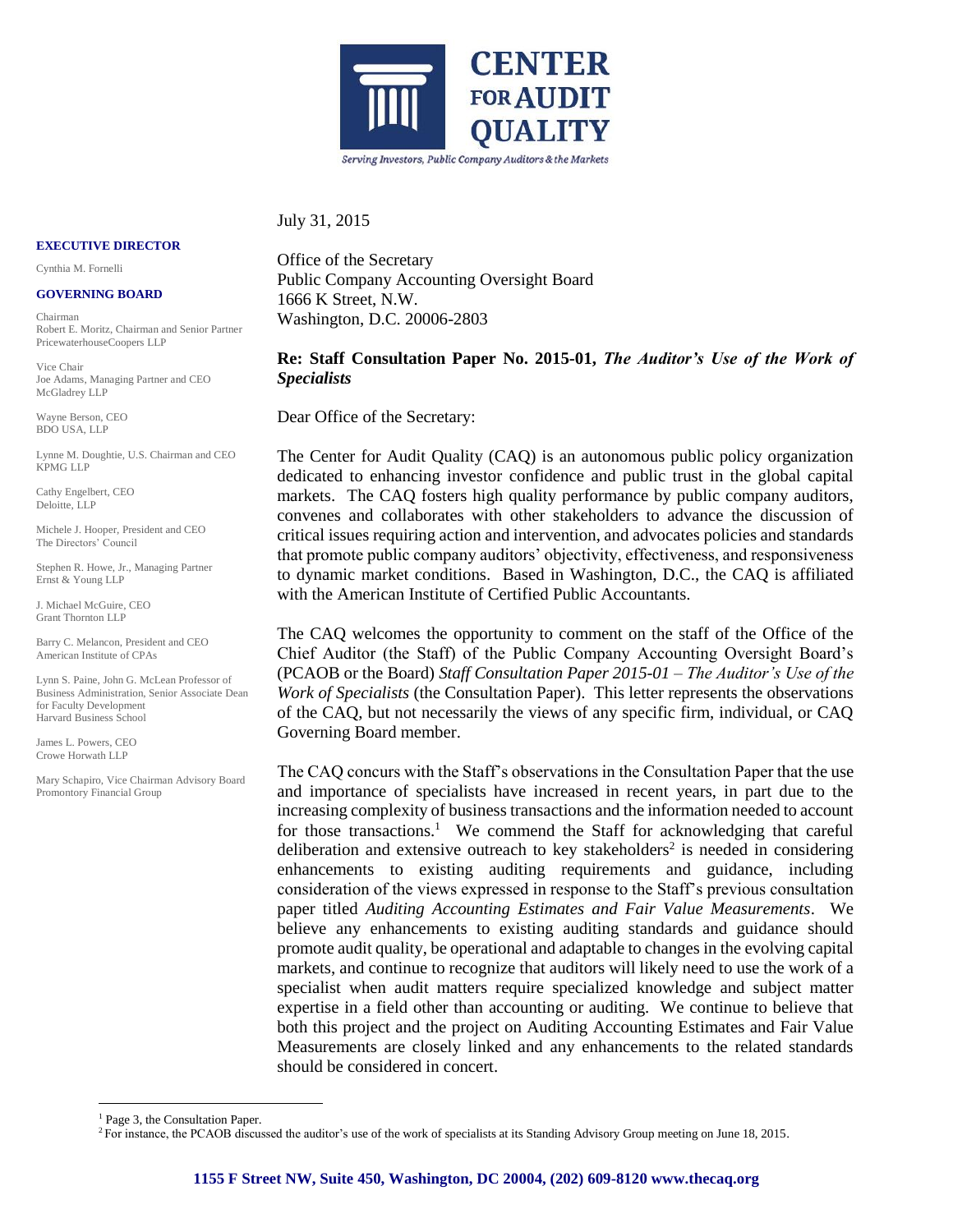In this letter, we offer for the Board's and Staff's consideration our views regarding certain topics outlined in the Consultation Paper, including the Staff's suggested amendments to the related auditing standards (the potential amendments or potential requirements). Our views are organized into the following sections:

- I. General Views on the Staff's Consultation Paper
	- a. Importance of Retaining the Principles of AU336
- II. Using the Work of an Auditor's Specialist
	- a. Extending the Auditor's Supervision Requirements
	- b. Evaluating the Knowledge and Skill of an Auditor's Specialist
	- c. Informing an Auditor's Specialist of His or Her Responsibilities
	- d. Evaluating the Work of an Auditor's Specialist
	- e. Evaluating the Objectivity of an Auditor's Specialist
- III. Using the Work of a Company's Specialist
	- a. Evaluating the Objectivity of a Company's Specialist

# **I. General Views on the Staff's Consultation Paper**

The Consultation Paper discusses certain operational challenges related to the auditor's use of the work of specialists, and presents potential amendments to PCAOB auditing standards that govern the auditor's use of the work of specialists. These potential amendments could affect certain aspects, or potentially rescind all, of AU sec. 336, *Using the Work of a Specialist* (AU336), and could affect certain aspects of Auditing Standard No. 10, *Supervision of the Audit Engagement* (AS10). We support the Staff's consideration of amendments to existing auditing standards, and believe any such amendments related to the auditor's use of the work of specialists should, at a minimum: i) align with the Board's risk assessment standards, ii) include an evaluation of the impact of the potential enhancements on the existing standards related to accounting estimates, including fair value measurements, and iii) generally retain the principles in AU336, as discussed further below.

The CAQ supports the potential definitions of *specialist*, *auditor's specialist* and *company's specialist* that are included in the Consultation Paper.<sup>3</sup> With respect to the definition of a specialist, we support the continued recognition of income tax and information technology as specialized areas of accounting and auditing, and the exclusion of those persons from the definition.

The CAQ believes that enhancements to the existing auditing standards should be principles-based and recognize the relationship between the auditor's risk assessment and the audit procedures designed to sufficiently and appropriately respond to those risks. Any enhancements should allow for auditors of issuers of different complexities and compositions to apply the auditing standards consistently, without limitations or restrictions.

We have focused our suggestions below on auditing matters, but believe that many of the potential amendments could have a significant effect on issuers and specialists. Therefore, we believe a holistic approach that examines opportunities for improvement in the roles and responsibilities of all members of the financial reporting supply chain with respect to use of specialists, including obtaining additional feedback from specialists, would best meet the needs of investors and other stakeholders.

# a. Importance of Retaining the Principles of AU336

The Consultation Paper identifies observations from Board oversight activities that the Staff believes indicate a potential need for change to the auditing standards.<sup>4</sup> We support the consideration of potential changes, and believe such changes would be better accomplished through enhancing, as opposed to rescinding, AU336. The CAQ believes that AU336, when applied properly, places an appropriate amount of responsibility on the auditor to evaluate the work of a specialist. In particular, we believe any potential amendments should retain the core

1

<sup>3</sup> Page 34, the Consultation Paper.

<sup>4</sup> Page 23, the Consultation Paper.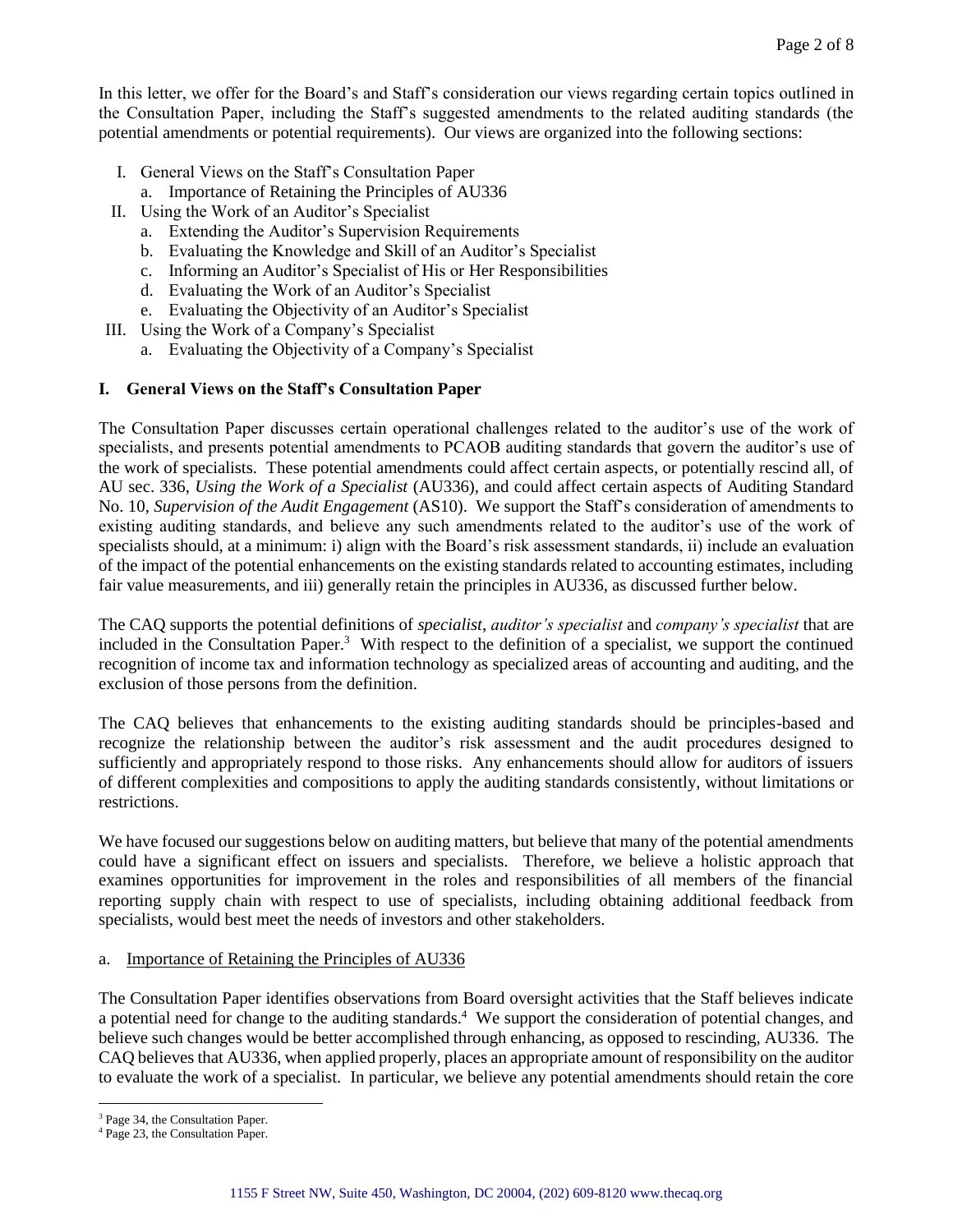principle of AU336: that the auditor is not expected to have the expertise of a person trained for or qualified to engage in the practice of another profession or occupation and based on auditor judgment, may encounter matters that require such specialized skill.<sup>5</sup> The auditor's ability to utilize the framework in AU336 in arriving at this judgment should be maintained and ultimately strengthened by certain clarifying enhancements, which are discussed in detail below.

As we expressed in our comment letter on the Staff's previous consultation paper titled *Auditing Accounting Estimates and Fair Value Measurements*, of particular concern with the suggested amendment to rescind AU336<sup>6</sup> is that a potential new requirement to evaluate information provided by a company's specialist in the same manner as information produced by others in the company would be required for all accounting estimates. The Staff acknowledges that this potential new requirement would likely result in additional testing by the auditor.<sup>7</sup> Paragraph 12 of AU336 supports the core principle that the auditor is not expected to have the expertise of another profession and states that "the appropriateness and reasonableness of the methods and assumptions used and their application are the responsibility of the specialist." We are concerned that this additional testing effort, when coupled with the potential consequences of the suggested requirements in the Consultation Paper regarding the evaluation of an engaged specialist's objectivity, $8$  could be significant, especially in situations where the auditor may not possess the required knowledge or skills related to certain audit matters and may need to engage a specialist.

#### **II. Using the Work of an Auditor's Specialist**

#### a. Extending the Auditor's Supervision Requirements

The auditor's determination of whether to use the work of a specialist in the audit is driven by the auditor's risk assessment process, which includes considering the complexity of the estimate or fair value measurement, its significance to the audit, and the knowledge, skill, and ability of the engagement team members.

When a specialist is employed by an accounting firm, we believe the specialist should continue to be considered a member of the engagement team and be subject to the same supervision and review requirements as any other engagement team member in accordance with AS10. However, the potential amendment to extend the supervision requirements of  $AS10<sup>9</sup>$  (which would include ensuring compliance with all PCAOB standards, including the Quality Control and Ethics and Independence standards) to an engaged specialist could be difficult to apply and, in some cases, compliance by the engagement partner may not be possible given that engaged specialists are not a part of the accounting firm's training, resource monitoring, or overall system of quality control.

#### b. Evaluating the Knowledge and Skill of an Auditor's Specialist

An auditor's employed specialist is subject to the firm's overall system of quality control which, under Quality Control Section 20, *System of Quality Control for a CPA Firm's Accounting and Auditing Practice* (QC20), includes evaluation of an employee's independence, integrity and objectivity, personnel management, engagement performance, and monitoring, among other things. This system of quality control is intended to provide a firm with reasonable assurance that employees are independent (in fact and in appearance) in all required circumstances, perform all professional responsibilities with integrity, and maintain objectivity in discharging professional responsibilities.<sup>10</sup> QC20 provides engagement teams that use the work of an employed specialist with the appropriate basis to evaluate an employed specialist's knowledge, skills, and objectivity. As such, we believe that any enhancements to the auditing standards should continue to recognize the value and

1

<sup>9</sup> Page 28, the Consultation Paper.

<sup>5</sup> Paragraph 6, AU336.

<sup>6</sup> Page 32, the Consultation Paper.

Page 30, the Consultation Paper.

<sup>&</sup>lt;sup>8</sup> As discussed further below in Using the Work of an Auditor's Specialist section, the potential requirements relating to evaluating the objectivity of an engaged specialist could result in a diminished population of available specialists being able, or wanting, to provide services to audit firms.

<sup>10</sup> Paragraph 9, QC20.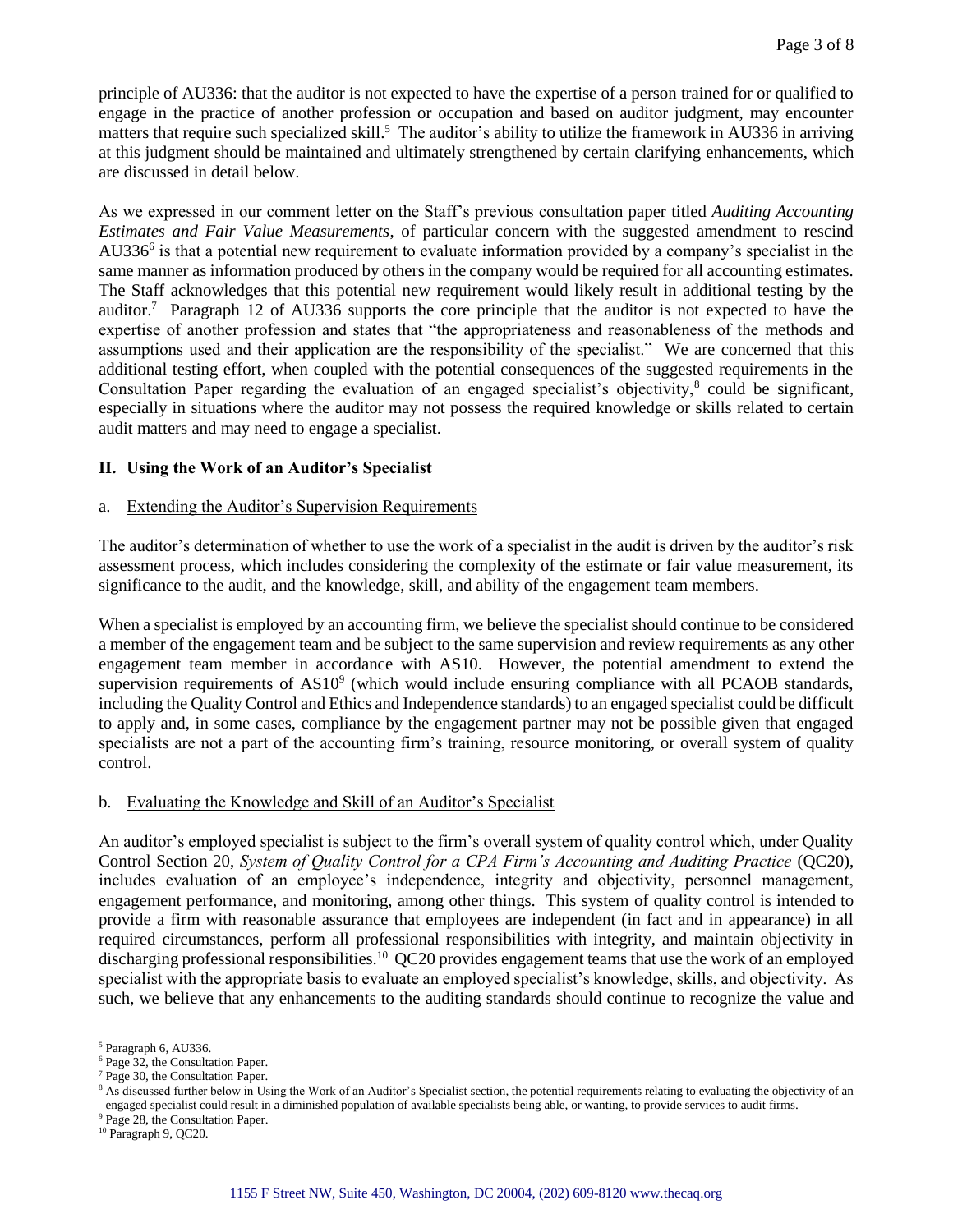importance of a firm's system of quality control in assessing the knowledge, skills, and objectivity of employed specialists.

In instances where the auditor uses the work of an engaged specialist, the auditor should continue to evaluate the specialist's knowledge and skill. Consistent with the requirements of International Standards on Auditing 620, *Using the Work of an Auditor's Expert* (ISA620), as well as many of the suggested amendments in the Consultation Paper, the auditor could continue to consider the following factors in evaluating the engaged specialist's knowledge and skill:

- Whether the engaged specialist's work is subject to technical performance standards or other professional or industry requirements;
- The engaged specialist's experience and reputation in the field in which the auditor is seeking evidence;
- The engaged specialist's knowledge of and experience in the entity's industry;
- The relevance of the engaged specialist's competence to the matter for which the specialist's work will be used, including any areas of specialty within the specialist's field;<sup>11</sup> and
- The specialist's competence with respect to relevant accounting and auditing requirements.

In addition, we question the language in the Consultation Paper that states "for an employed specialist, the auditor may take into account information available from the accounting firm (e.g., information contained in the firm's QC system, results of internal and external inspections, and results of the firm's performance reviews) to assist him or her in [evaluating the specialist's knowledge and skill]."<sup>12</sup> When using the language "take into account," it is unclear whether the Staff is considering changing current practice by having each engagement team obtain the relevant information, or the engagement team could, for example, rely on input from the firm's specialist group and the firm's QC systems to make this determination. Consistent with International Standards on Auditing 220, *Quality Control for an Audit of Financial Statements*, we believe that unless information provided by the accounting firm or other parties suggest otherwise, the engagement team should be able to rely on the firm's system of quality control in evaluating the competence of its personnel. In addition, we believe that engagement teams must also ensure that an evaluation of the competence, capabilities, and objectivity necessary for the purposes of the audit, are met. $^{13}$ 

c. Informing an Auditor's Specialist of His or Her Responsibilities

We support the potential requirement within the Consultation Paper for the auditor to reach an agreement with the auditor's specialist on certain matters that are the responsibility of the specialist "in writing."<sup>14</sup> The Staff's language within the Consultation Paper, which does not appear to be included in a potential requirement, suggests that "evidence of the agreement between the auditor and the auditor's specialist might be in the planning memorandum, separate memorandum, audit programs, or other related workpapers."<sup>15</sup> We believe this footnote provides an appropriate amount of flexibility to the auditor and should be explicitly stated within a potential requirement.

# d. Evaluating the Work of an Auditor's Specialist

We continue to believe that AU336 provides the auditor with the appropriate framework to evaluate the work of an auditor's specialist, whether employed or engaged, and we are concerned with the potential requirement within the Consultation Paper to evaluate the work of an auditor's specialist differently (i.e., "determine") whether<sup>"16</sup> versus "evaluate the conclusions"<sup>17</sup>) depending on whether the specialist (i) develops an independent

1 <sup>11</sup> For example, a particular actuary may specialize in property and casualty insurance, but have limited expertise regarding pension calculations.

<sup>12</sup> Page 36, the Consultation Paper.

<sup>13</sup> Paragraph 9, ISA620.

<sup>&</sup>lt;sup>14</sup> Page 37, the Consultation Paper.

<sup>&</sup>lt;sup>15</sup> Page 38, footnote 74, the Consultation Paper.

<sup>&</sup>lt;sup>16</sup> As outlined in item a. on Page 40, the Consultation Paper.

<sup>&</sup>lt;sup>17</sup> As outlined in item b. on Page 40, the Consultation Paper.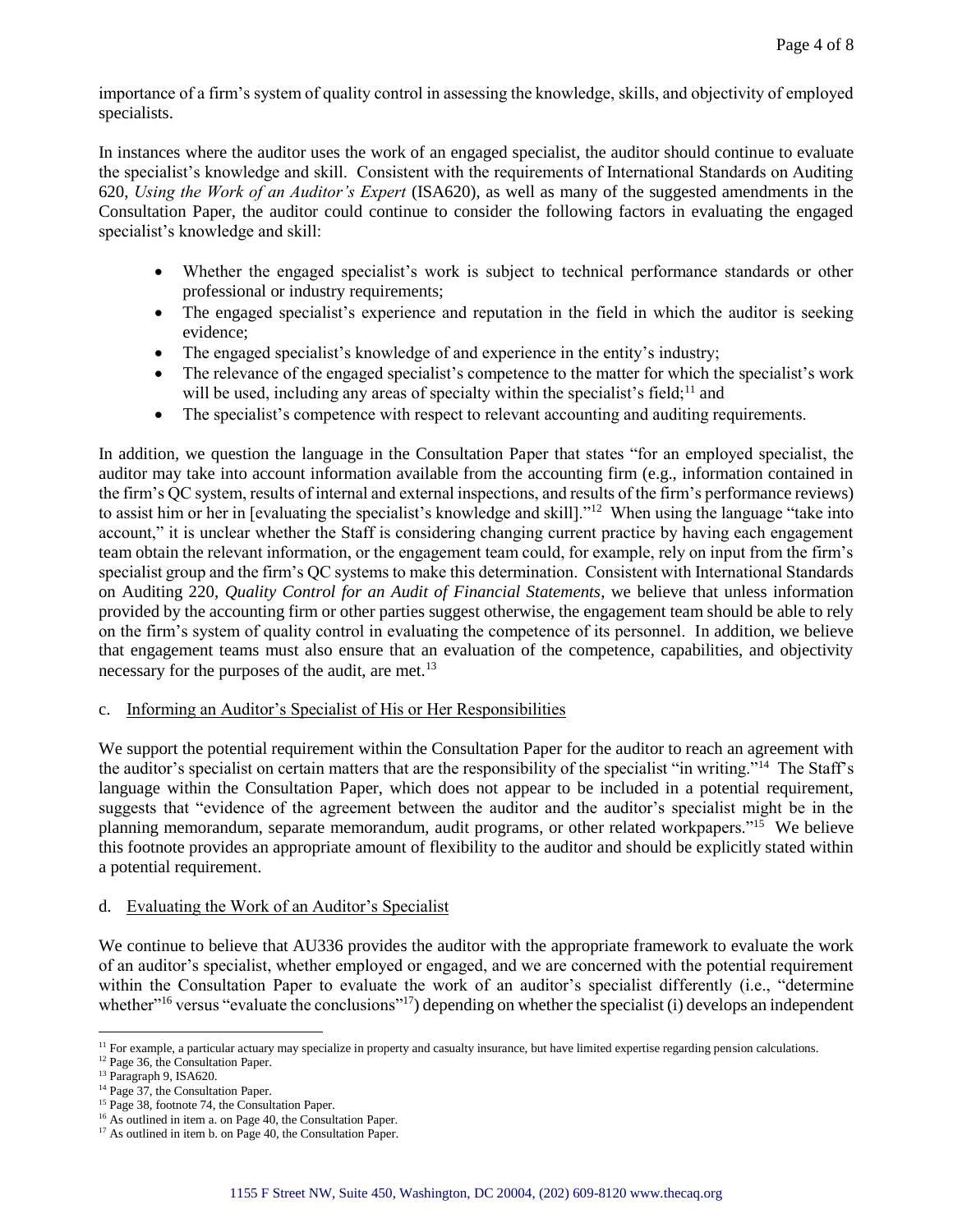estimate or (ii) tests the methods and significant assumptions used by the company. This potential amendment could be interpreted as requiring the auditor to re-perform the work of the auditor's specialist by developing an independent conclusion on the audit matter when the auditor's specialist develops an independent estimate. However, if the auditor has concluded that a specialist is competent, objective, and has an understanding of his or her responsibilities, the auditor should be able to rely on the execution of the procedures and evaluate the reasonableness of the specialist's conclusions. By requiring a level of effort that goes beyond evaluating the specialist's conclusions, the alternative would mandate a level of expertise that auditors do not, and are not expected to, possess. We believe the requirements for the auditor in both situations should only include an evaluation of the specialist's conclusions about the items outlined in the potential amendments.

Currently, when the auditor believes the findings are unreasonable, AU336 requires the auditor to apply additional procedures, which may include obtaining the opinion of another specialist, in order to use the work of the auditor's engaged specialist. We believe potential enhancements could adopt an approach similar to ISA620. Under that guidance, in situations where the auditor believes that the findings of the specialist are not adequate (e.g., because the findings are not consistent with other audit evidence), the auditor should agree with the specialist on the nature and extent of further work to be performed by the auditor's specialist, perform additional audit procedures appropriate to the circumstances, or engage another specialist to resolve the matter.

# e. Evaluating the Objectivity of an Auditor's Specialist

The CAQ recognizes that evaluating the objectivity of an auditor's specialist is an integral part of determining the nature, timing, and extent of the specialist's procedures and the reliability of the specialist's work as audit evidence. For an employed specialist, as discussed above, we believe an audit firm's system of quality control provides the auditor with the appropriate basis to evaluate the objectivity of the specialist. However, we are concerned with potential limitations on the ability of an auditor to engage a specialist that could arise from the potential amendments regarding the evaluation of the objectivity of an auditor's engaged specialist, discussed in detail below. Further, we question why the Consultation Paper links whether a specialist is independent of the company to whether that specialist is capable of exercising objective and impartial judgment in his or her work. Rather than indirectly imposing specific independence requirements on specialists, we believe the existing requirements in AU336 could be enhanced to provide additional specificity around how the auditor evaluates the objectivity of an auditor's engaged specialist, as well as how that evaluation would affect the auditor's assessment of the reliability of the evidence obtained from the specialist, as further discussed in detail below within our suggestion in the Enhanced Objectivity Approach.

# *Rule 2-01*

The Consultation Paper outlines a potential amendment that would require an auditor-engaged specialist to comply with the requirements of Rule 2-01 of Regulation S-X adopted by the SEC (Rule 2-01). As discussed further below, we believe that there are significant unintended consequences to this alternative, including the potential that engaged specialists would be unable or unwilling to comply with the level of quality control processes and procedures necessary for the monitoring and evaluation of relationships that might impair that specialist's independence. Such changes could result in certain specialists no longer being able, or wanting, to provide certain services to audit firms, which could diminish the population of available specialists. Accordingly, accounting firms that do not have employed specialists on staff may determine that they are unable to engage specialists necessary to their audits that enable them to comply with these requirements, which would limit their ability to continue to audit public companies.

As acknowledged in the Consultation Paper, Rule 2-01 was written primarily for accounting firms and not for other organizations, such as specialist entities, that are not structured similarly, and specialist entities and individual specialists may have considerable challenges in complying with this rule.<sup>18</sup> We question whether

<sup>&</sup>lt;u>.</u> <sup>18</sup> Page 47, the Consultation Paper.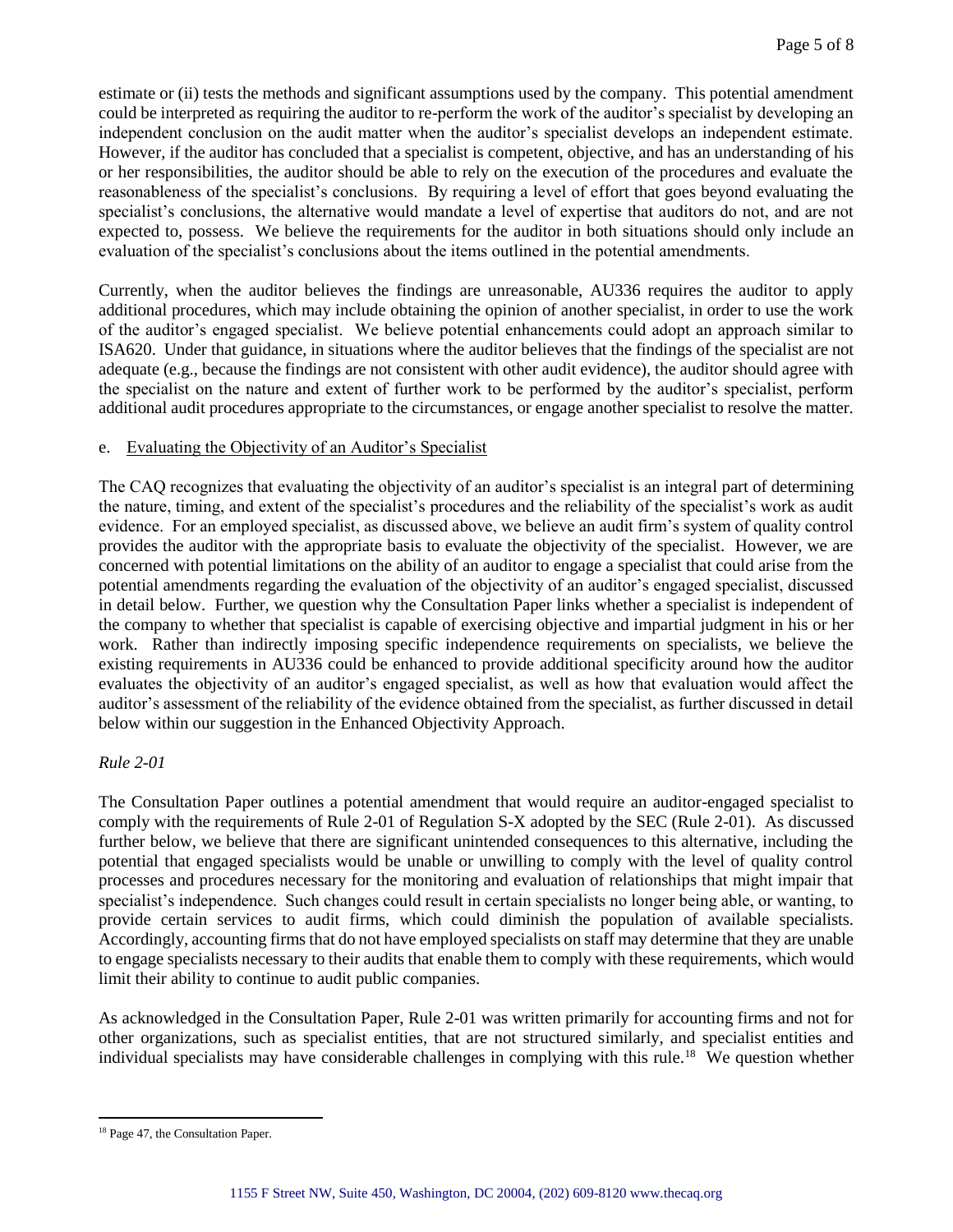the potential requirements could be effectively monitored and enforced for entities and individuals that are otherwise not subject to the SEC's independence rules.

#### *Enhanced Objectivity Approach*

Under this alternative, we support the potential amendment for the auditor to identify certain business, financial, and employment relationships that might impair an engaged specialist's objectivity.<sup>19</sup> However, we do not believe that the auditor should be required to "obtain information about the process used by the auditor's engaged specialist to formulate responses to the auditor's request for information."<sup>20</sup> The processes and procedures that a specialist's firm has in place to maintain independence and objectivity, including how information related to potential independence conflicts is obtained and compiled, could vary greatly in practice. Further, the approach used by accounting firms seeking to obtain information about the specialist firm's processes and procedures could also vary greatly in practice. Alternatively, we believe the requirements for the auditor to obtain information as to the specialist's relationships with the issuer should be similar to those provided for under ISA620,<sup>21</sup> which require, for example, corroborating inquiries of the specialist and the issuer.

# *Impaired Objectivity*

In addition to the concerns discussed above, we do not agree that if a specialist's objectivity is impaired, the auditor should automatically be precluded from using the work of that specialist. The potential amendment effectively removes the ability of the auditor to apply additional audit procedures and continue to use the work of the specialist, for example, when certain relationships are identified. Objectivity should be viewed as a continuum that affects the nature, timing, and extent of audit procedures, based on the auditor's judgment. Therefore, any amendments to the standards should acknowledge the importance of auditor judgment and the auditor's overall risk assessment when evaluating whether a specialist's objectivity is impaired.

#### **III. Using the Work of a Company's Specialist**

The PCAOB's oversight observations identified in the Consultation Paper<sup>22</sup> might be indicative of opportunities for enhancements to expand the requirement to obtain an understanding of the nature of the work to be performed by the specialist<sup>23</sup> and clarify what is needed to obtain sufficient appropriate audit evidence under the existing standards. The auditor should assess the risks of material misstatement, and design and implement responses to the risks of material misstatement<sup>24</sup> when using the work of a company's specialist. We believe the Staff should consider potential enhancements to AU336 that are consistent with paragraph 8 of International Standards on Auditing 500, *Audit Evidence* (ISA500), which describes how the auditor should evaluate information prepared using the work of a company's specialist and the extent to which the information can be used as sufficient appropriate audit evidence. Therefore, we also support considering relevant guidance included in the Application and Other Explanatory Material section of ISA500,<sup>25</sup> which would provide the auditor with a framework to continue to apply auditor judgment and evaluate the related assessed risks when determining which of those procedures should be performed based on specific facts and circumstances of an audit engagement.

We recognize the need for additional guidance to enhance compliance with AU336, and propose that the Staff retain and enhance the extant guidance in AU336 that states the appropriateness and reasonableness of the methods and assumptions used and their application are the responsibility of the specialist.<sup>26</sup> These

<u>.</u>  $^{\rm 19}$  Ibid.

<sup>20</sup> Page 50, the Consultation Paper.

<sup>21</sup> Paragraph A20, ISA620.

<sup>&</sup>lt;sup>22</sup> As noted on Page 23, the Consultation Paper.

<sup>23</sup> Paragraph 9, AU336.

<sup>&</sup>lt;sup>24</sup> Paragraph 3, AS12.

<sup>25</sup> Paragraphs A35 – A49, ISA500.

<sup>26</sup> Consistent with paragraph 12, AU336.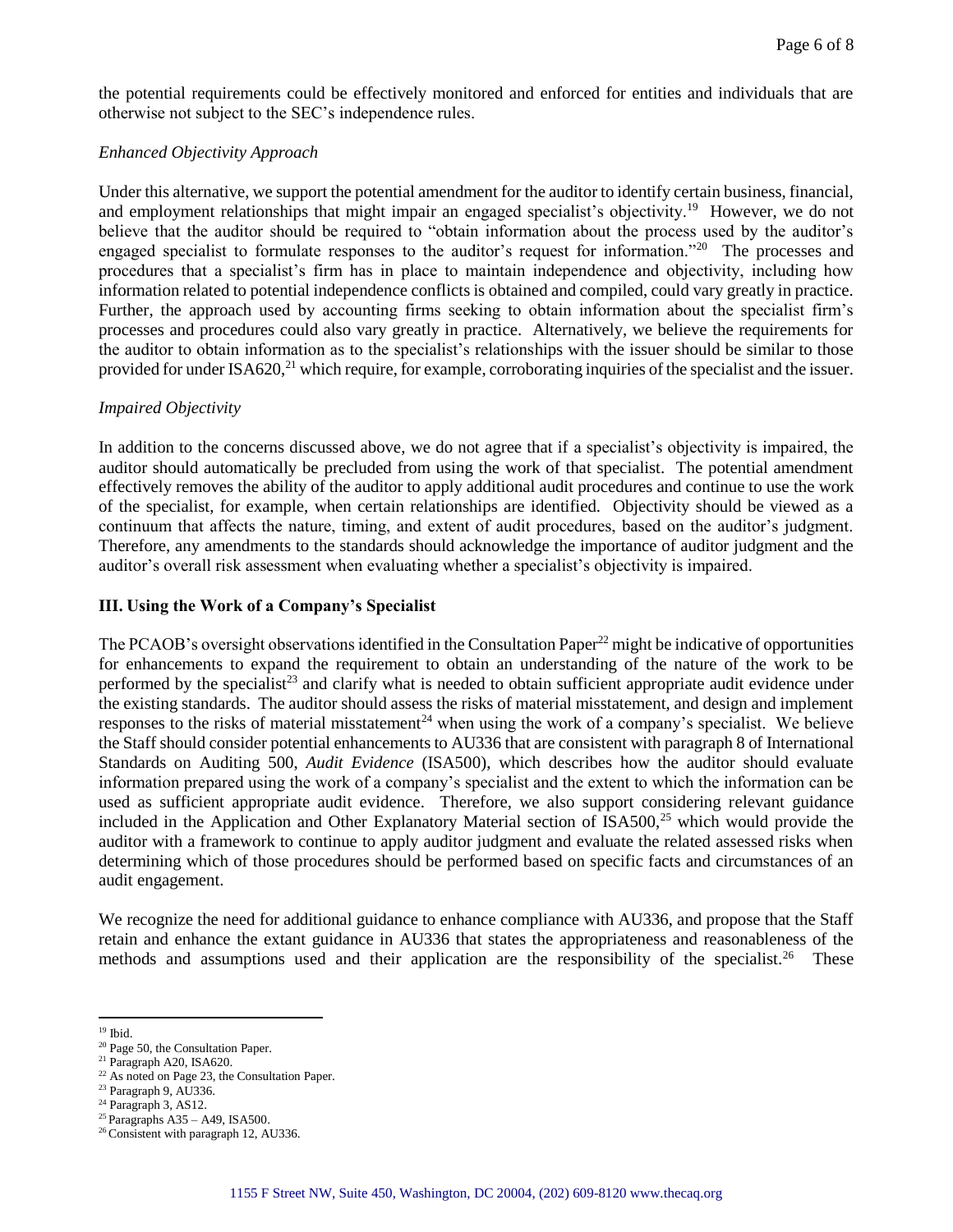enhancements could include the following, many of which are proposed amendments in the Consultation Paper for the auditor's specialist:

- Require evaluation of the knowledge and skill of the company's specialist, including the Staff's proposal to add additional emphasis to that evaluation; $^{27}$
- Clarify that the auditor's evaluation of the appropriateness and reasonableness of methods and significant assumptions could include consideration of whether assumptions and methods are:
	- Generally accepted within the field of the specialist;
	- Consistent with the requirements of the applicable financial reporting framework;<sup>28</sup> and
	- Dependent on the use of specialized models.
- Focus the auditor's efforts on the assumptions that are significant to the development of the estimate and consider management controls over the estimation process.

# a. Evaluating the Objectivity of a Company's Specialist

Assessing the objectivity of a company's specialist is not a simple "yes-no" question, but rather more appropriately reflects a continuum that impacts the auditor's consideration of the appropriateness of the evidence obtained from the specialist. When evaluating the objectivity of a company's specialist, an auditor could consider, among other things:

- Any interests and relationships that create threats to the specialist's objectivity, such as self-interest threats, advocacy threats, familiarity threats, self-review threats, intimidation threats, and any applicable safeguards, including any professional requirements that apply to the specialist, and evaluation of whether such safeguards are adequate;
- Threats to a specialist's objectivity posed by an employment relationship and whether there is any direct reporting by the specialist;
- The terms of the agreement to engage the specialist, including whether, and if so, how, the payment structure is tied to a particular outcome;
- Whether management has the ability to suggest or require revisions to the specialist's results before finalization;
- The significance of the relationship between the engaged specialist and management (i.e., whether the specialist has an extensive relationship with management, and whether the fees charged by the specialist are material to the specialist); and
- The nature of other services provided by the specialist to the company.<sup>29</sup>

If the auditor believes the specialist's objectivity might be impaired, the auditor would use knowledge of the risks related to the particular accounting estimate to determine what additional procedures should be performed with respect to some or all of the specialist's assumptions, methods, or conclusions, including whether the auditor should consider engaging an auditor's specialist for that purpose.<sup>30</sup> The auditor should perform additional procedures when, in the professional judgment of the auditor, such procedures are needed as a result of risk assessment procedures or as a result of evaluating the audit evidence obtained in order to reach a conclusion.

These enhancements would provide the auditor with additional guidance on how to evaluate reliability and relevance of the audit evidence provided by the company's specialist and would allow the auditor to use the work of company's specialist as evidential matter in performing substantive tests.

1

<sup>27</sup> Page 36, the Consultation Paper.

<sup>&</sup>lt;sup>28</sup> Pages  $40 - 41$ , the Consultation Paper.

 $29$  Consistent with paragraphs A38 – A44, ISA500.

<sup>30</sup> Consistent with paragraph 11, AU336.